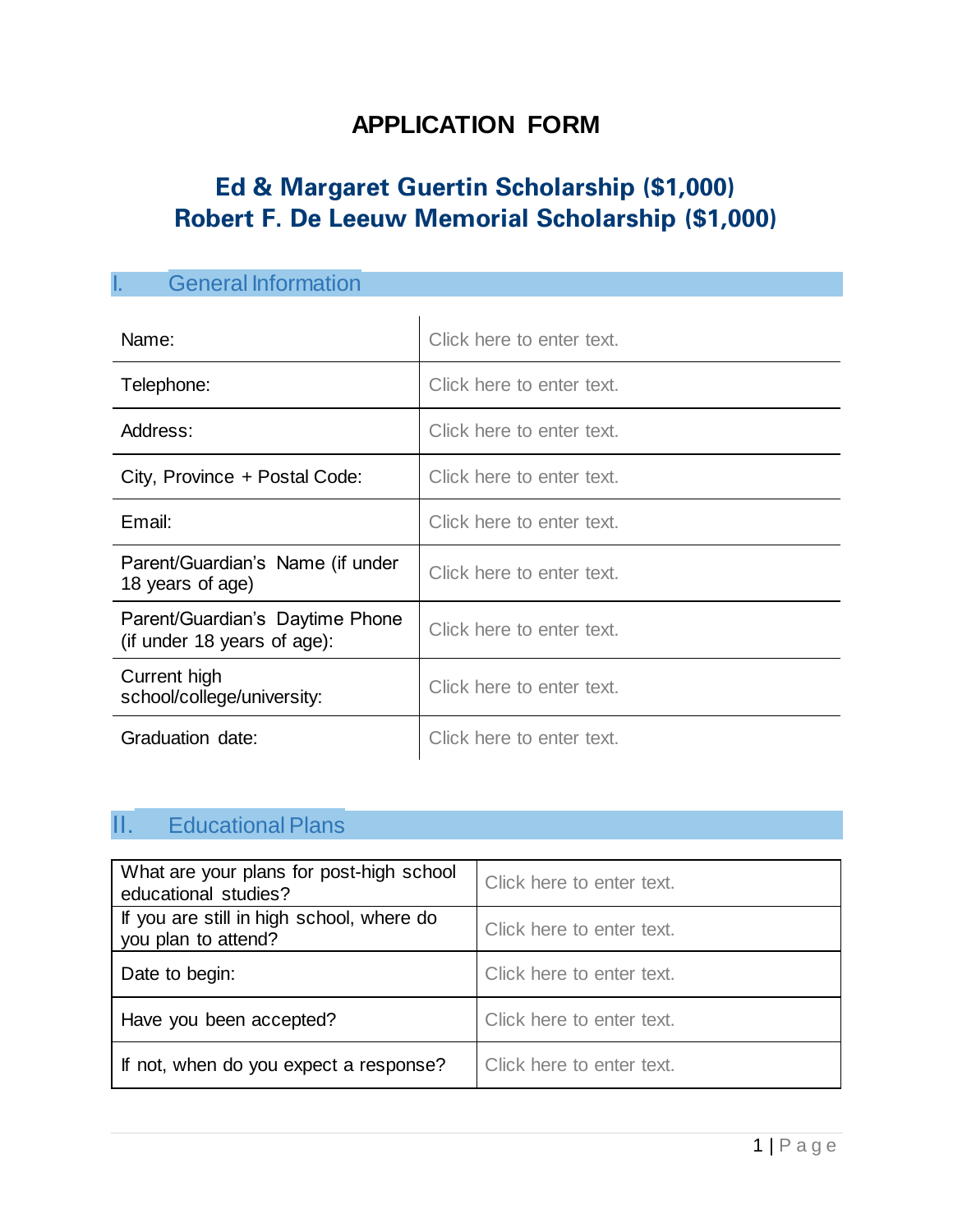### III. Volunteer History

Please state all your volunteer activities at St.Amant. (max 250 words):

Click here to enter text.

When did you start volunteering at St.Amant (date)? Click here to enter a date.

How often do you volunteer in a month (on average)? Click here to enter text.

What is the number of hours you put in as a volunteer to date? Click here to enter text.

How has the volunteer experience impacted you, and what effect has the experience had on your plans for the future? (max 500 words)

Click here to enter text.